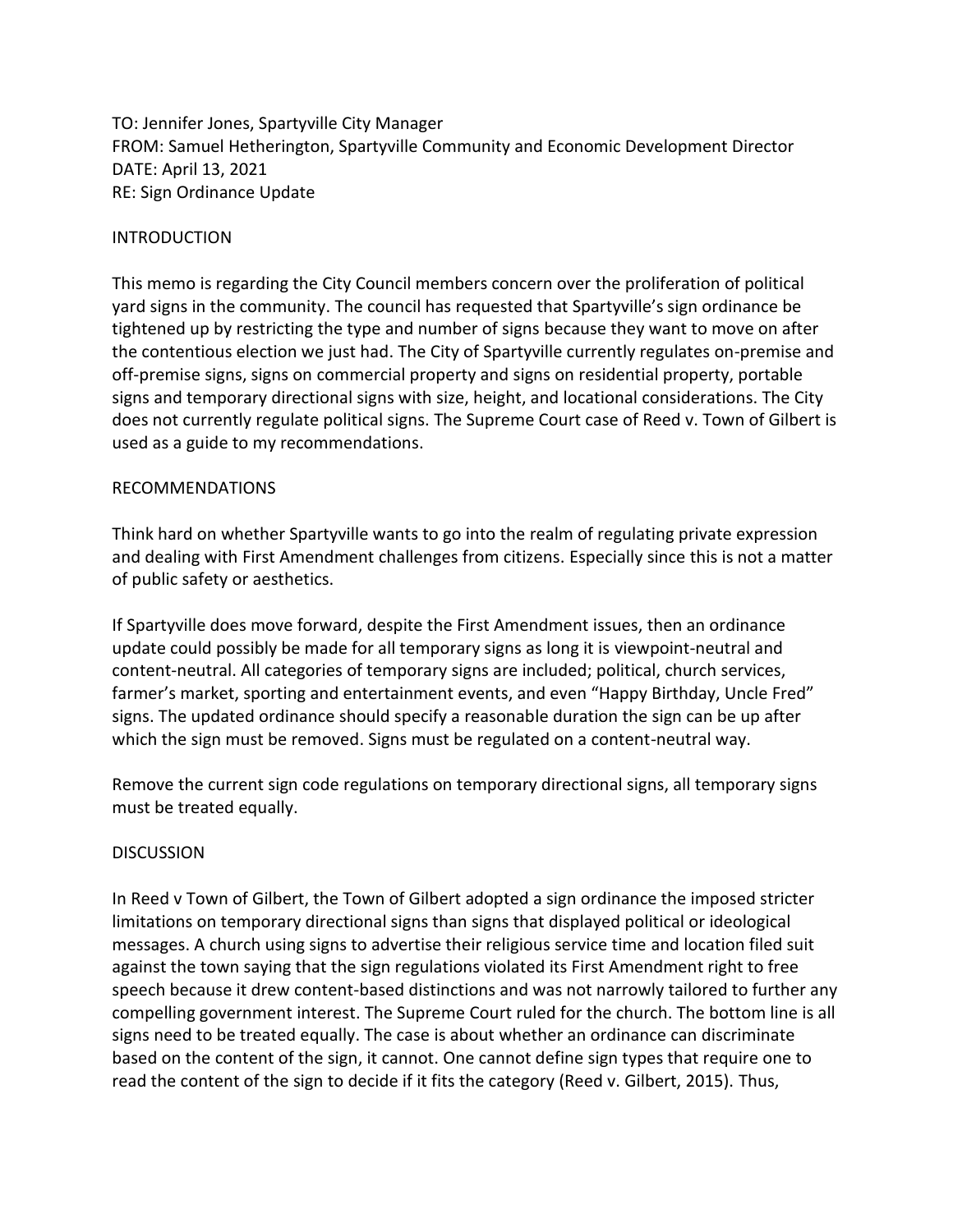Spartyville cannot make a specific political sign only ordinance nor can it regulate any type of sign which maybe content specific.

As far as the ability for us to make distinctions between different types of signs. The court recognizes two forms of speech; commercial and noncommercial or private expression speech. The Spartyville On-premises and Off-premises sign definitions pertain to commercial speech signs and are easier to regulate, i.e. less protected by the courts. Both definitions of Onpremises and Off-premises signs are view-point neutral and content-neutral. Political signs are classified as private speech and are highly protected in the courts. "The U.S. Supreme Court has ruled that the display of political and other types of signs on residential property is a unique, important, and protected means of communication and towns cannot restrict the display of such signs" (Janicki, 1998). This does not mean that cities can never legislate political signs. A city may regulate the size, shape and location of yard signs. Such regulations must qualify as content-neutral and reasonable "time, place and manner" restrictions on speech.

Reed v Gilbert does not prevent Spartyville from regulating the number, size, location, and duration of signs in its ordinance, it just must apply them equally in a content-neutral manner. (e) "This decision will not prevent governments from enacting effective sign laws. The Town has ample content-neutral options available to resolve problems with safety and aesthetics, including regulating size, building materials, lighting, moving parts, and portability. And the Town may be able to forbid postings on public property, so long as it does so in an evenhanded, content-neutral manner" (Reed v. Town of Gilbert).

# **CONCLUSION**

Freedom of expression is one of our nation's most cherished right and is fiercely protected from government restrictions by the First Amendment. Much caution must be exercised in crafting the updated ordinance. It must regulate the manners and modes of speech rather than the content. Equal protection, meaning the law must be applied evenly, must be upheld. The updated ordinance should not distinguish temporary political signs from any other type of temporary sign. There is a fine line when regulating speech to obtain an outcome. It is important to have unity in a community but overstepping the First Amendment is the wrong way to go about doing so.

# REFERENCES:

Beyea, W., (2021). UP365 Lecture Notes 3/25/21 – *Freedom of Expression*. Michigan State University.

Nolon, J. R., & Salkin, P. E. (2006). *Land use in a nutshell*. (pp. 315-323). St. Paul, MN: Thomson/West.